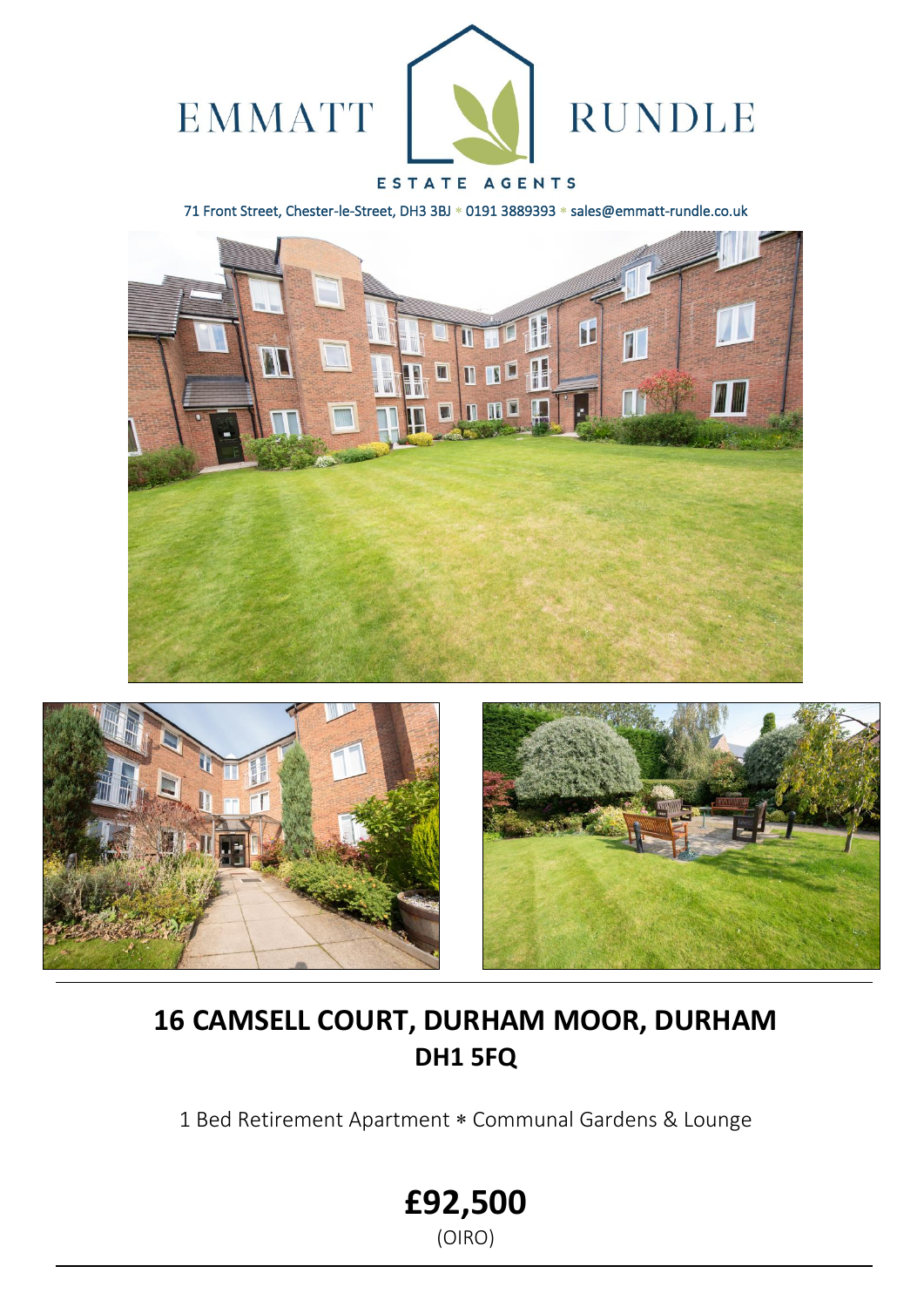### DESCRIPTION

A first floor retirement apartment offering independent living to the over 60's (partners can be 55 plus). This popular McCarthy and Stone complex is situated close to many shops, amenities and offers easy access to Durham city centre and transport links. The property benefits from many communal features including pleasant well-maintained gardens, private car park, guest suite, laundry room, utility areas and a spacious lounge area which is excellent for socialising and is also used for events. The property is nicely presented throughout and benefits from large bedroom with fitted wardrobes, inviting living/dining room with French doors opening to a Juliet balcony overlooking the gardens, together with wellappointed kitchen & shower room.

### TENURE

Leasehold

### DIRECTIONS

From the south end of Front Street continue over the roundabout (2<sup>nd</sup> exit), turn right at the next roundabout onto the A167 towards Durham, continue straight over the next two roundabouts, at the Pity Me roundabout take the second exit, continue over the mini roundabout, immediately after the sharp right turn (after the shops) take the first right into Camsell Court.

### ENTRANCE HALL **ENTRANCE** HALL **Storage cupboard**

### LOUNGE

17'8" (5.38m) x 12'8" (3.86m) at widest Feature fireplace with electric fire, French doors leading to Juliet balcony, night storage heater





### KITCHEN

 7'3" (2.21m) x 5'8" (1.73m) A range of wall & base units, stainless steel sink unit, mixer tap, integrated electric hob & oven, integrated fridge & freezer, cooker hood, tiled splashbacks

### BEDROOM

12'10" (3.91m) x 8'7" (2.62m) A range of fitted wardrobes & bridging unit, night storage heater

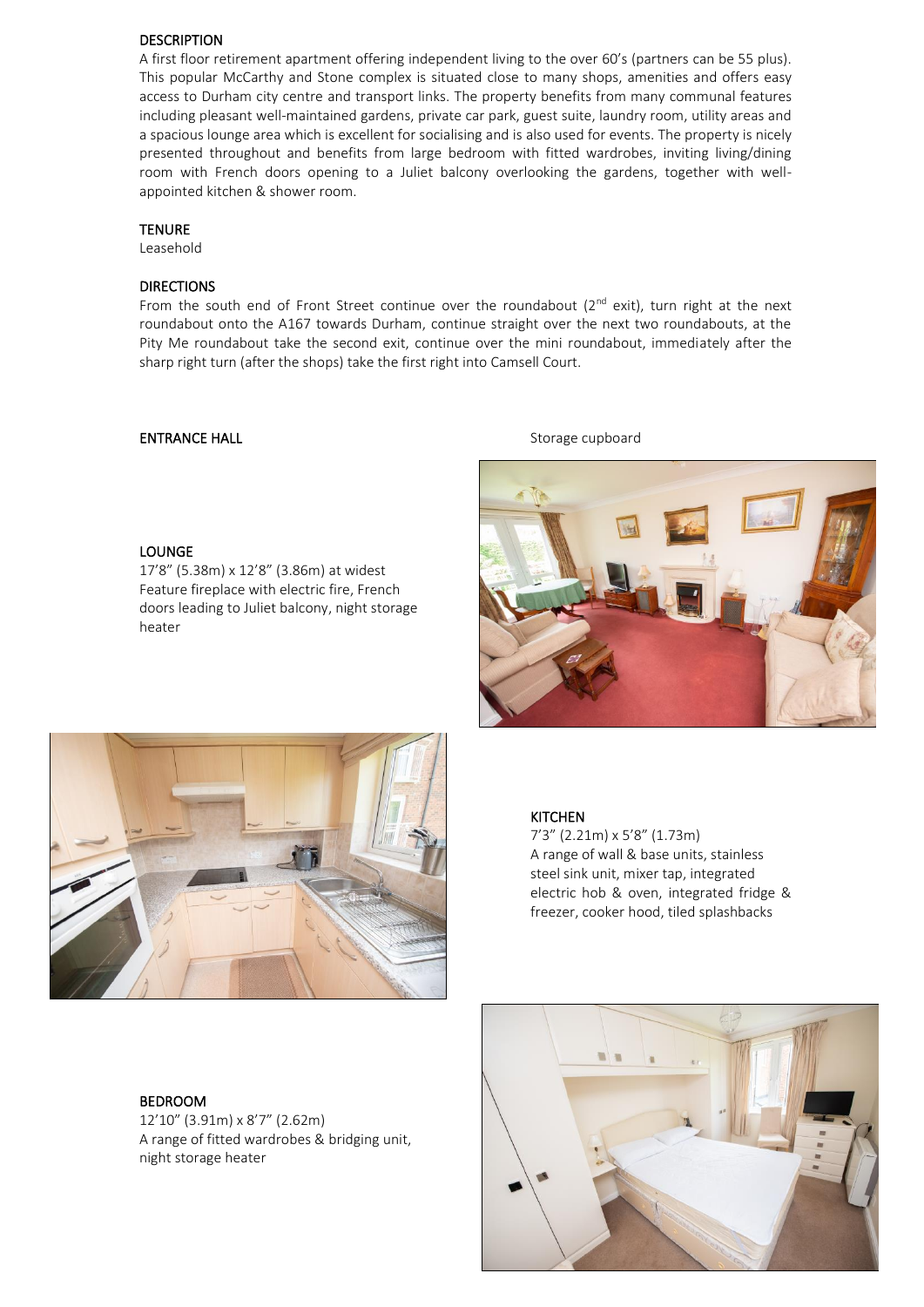### SHOWER ROOM

WC, hand basin in vanity unit, shower cubicle & chrome shower, fully tiled walls, chrome towel radiator, airing cupboard, extractor fan



GARDENS GARDENS **GARDENS Attractive award winning communal** gardens



GENERAL GENERAL Carpets included

VIEWING **By appointment through Emmatt Rundle**